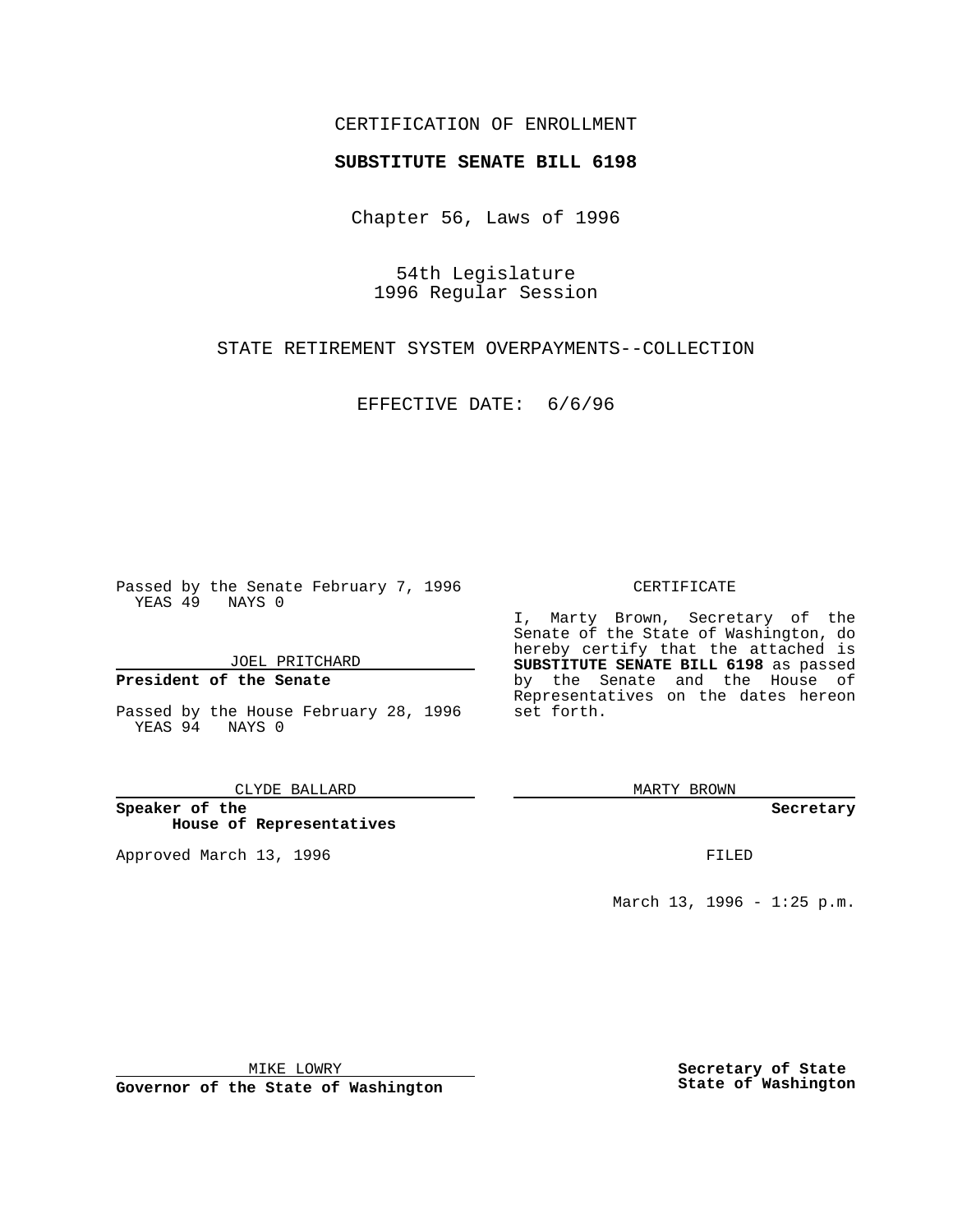## **SUBSTITUTE SENATE BILL 6198** \_\_\_\_\_\_\_\_\_\_\_\_\_\_\_\_\_\_\_\_\_\_\_\_\_\_\_\_\_\_\_\_\_\_\_\_\_\_\_\_\_\_\_\_\_\_\_

\_\_\_\_\_\_\_\_\_\_\_\_\_\_\_\_\_\_\_\_\_\_\_\_\_\_\_\_\_\_\_\_\_\_\_\_\_\_\_\_\_\_\_\_\_\_\_

Passed Legislature - 1996 Regular Session

#### **State of Washington 54th Legislature 1996 Regular Session**

**By** Senate Committee on Ways & Means (originally sponsored by Senators Long and Fraser; by request of Department of Retirement Systems)

Read first time 01/25/96.

 AN ACT Relating to collection of state retirement system overpayments; amending RCW 36.18.016; and adding new sections to chapter 41.50 RCW.

BE IT ENACTED BY THE LEGISLATURE OF THE STATE OF WASHINGTON:

 NEW SECTION. **Sec. 1.** (1) If the department finds that any member, beneficiary, or other person or entity has been paid an amount of retirement benefits to which that person or entity is not entitled, and the person is not entitled to a continuing benefit from any of the retirement systems listed in RCW 41.50.030, the department may issue an order and notice of assessment specifying the amount due, including interest, to be remitted to the department. The order and notice of assessment shall be served upon any person or entity who may have received benefits to which the person or entity is not entitled. The order and notice of assessment shall be served by the department in the manner prescribed for the service of a summons in a civil action, or by certified mail to the last known address of the obligor as shown by the records of the department.

 (2) Any notice of assessment under subsection (1) of this section shall constitute a determination of liability from which the member,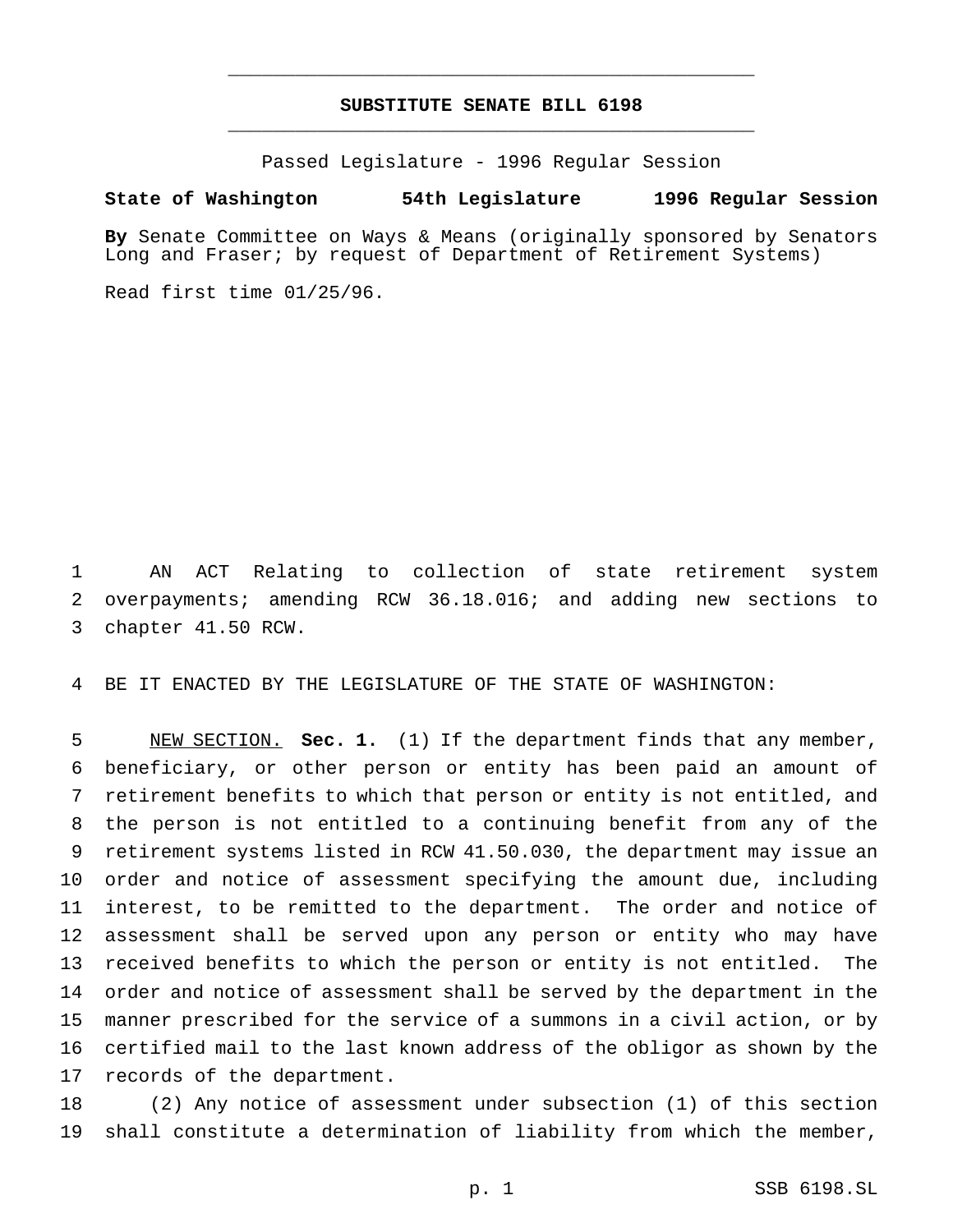beneficiary, or other person or entity served may appeal by filing a petition for adjudicative proceedings with the director personally or by mail within sixty days from the date the assessment was served. If a petition for adjudicative proceedings is not filed within sixty days of the delivery of the notice of assessment, the determination that was the basis for establishing the overpayment debt and the assessment is conclusive and final.

 (3) This section creates an administrative process for the collection of overpayments from persons who are not entitled to a continuing benefit from one of the retirement systems listed in RCW 41.50.030. The collection of overpayments from persons entitled to a continuing benefit from one of the retirement systems listed in RCW 41.50.030 is governed by RCW 41.50.130.

 NEW SECTION. **Sec. 2.** Whenever a notice of determination of liability becomes conclusive and final under section 1 of this act, the director, upon giving at least twenty days notice by certified mail return receipt requested to the individual's last known address of the intended action, may file with the superior court clerk of any county within the state a warrant in the amount of the notice of determination of liability plus a filing fee of five dollars payable under RCW 36.18.016. The clerk of the county where the warrant is filed shall immediately designate a superior court cause number for the warrant, and the clerk shall cause to be entered in the judgment docket under the superior court cause number assigned to the warrant, the name of the person mentioned in the warrant, the amount of the notice of determination of liability, and the date when the warrant was filed. The amount of the warrant as docketed shall become a lien upon the title to, and any interest in, all real and personal property of the person against whom the warrant is issued, the same as a judgment in a civil case duly docketed in the office of such clerk. A copy of the warrant shall be mailed to the person mentioned in the warrant by certified mail to the person's last known address within five days of its filing with the clerk.

 NEW SECTION. **Sec. 3.** The department may issue subpoenas to compel the statement of witnesses and the production of any books, records, or documents necessary or relevant to the department's administration of duties under this chapter. It is unlawful for any person or entity,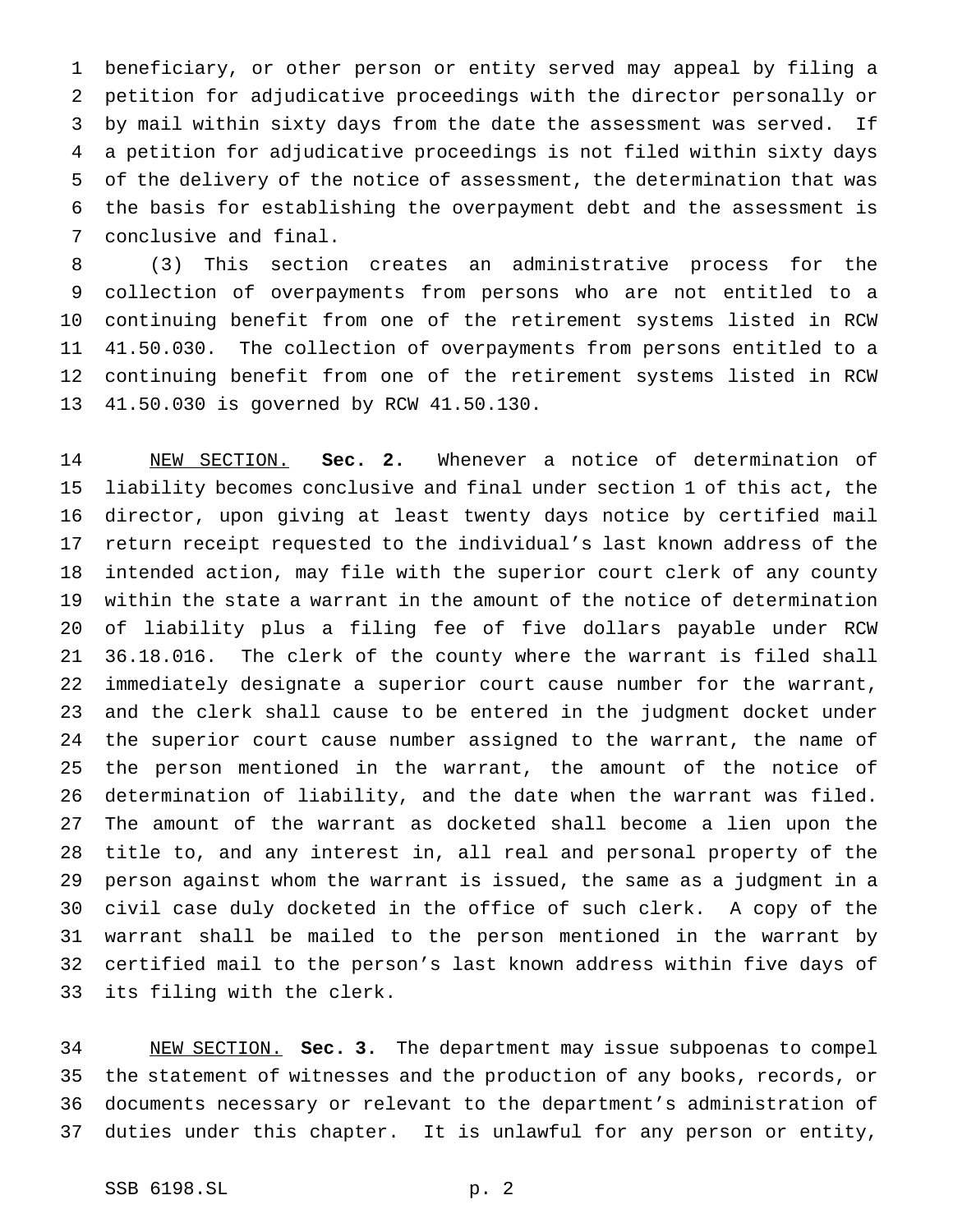without just cause, to fail to comply with any subpoena issued under this section.

 NEW SECTION. **Sec. 4.** (1) The director may waive repayment of all or part of a retirement allowance overpayment, under RCW 41.50.130 only, if:

 (a) The overpayment was not the result of the retiree's or the beneficiary's nondisclosure, fraud, misrepresentation, or other fault; and

 (b) The director finds in his or her sole discretion that recovery of the overpayment would be a manifest injustice.

 (2) The director may not waive an overpayment if the member, retiree, or beneficiary:

 (a) Provided incorrect information to the department or the 14 employer which caused the overpayment;

 (b) Failed to provide information to the department or the employer which was necessary to correctly calculate the retirement allowance;

 (c) Caused the employer to provide incorrect information or fail to provide necessary information; or

 (d) Knew or reasonably should have known that he or she was in receipt of an overpayment.

 (3) If the director waives an overpayment and the overpayment occurred because the member's or retiree's employer:

 (a) Provided incorrect information to the department which caused 24 the overpayment;

 (b) Failed to provide information to the department which was necessary to correctly calculate the retirement allowance;

 (c) Caused another party to provide incorrect information or fail to provide necessary information; or

 (d) Knew or reasonably should have known that the information 30 provided would cause the retiree or beneficiary to be overpaid;

 then the department shall bill the member's or retiree's employer for the amount of the overpayment that would have been recoverable under RCW 41.50.130 had the overpayment not been waived pursuant to this section.

 (4) Nothing in this section authorizes the director to waive the prospective correction of an overstated retirement allowance.

 (5) If the director waives an overpayment he or she must state in writing: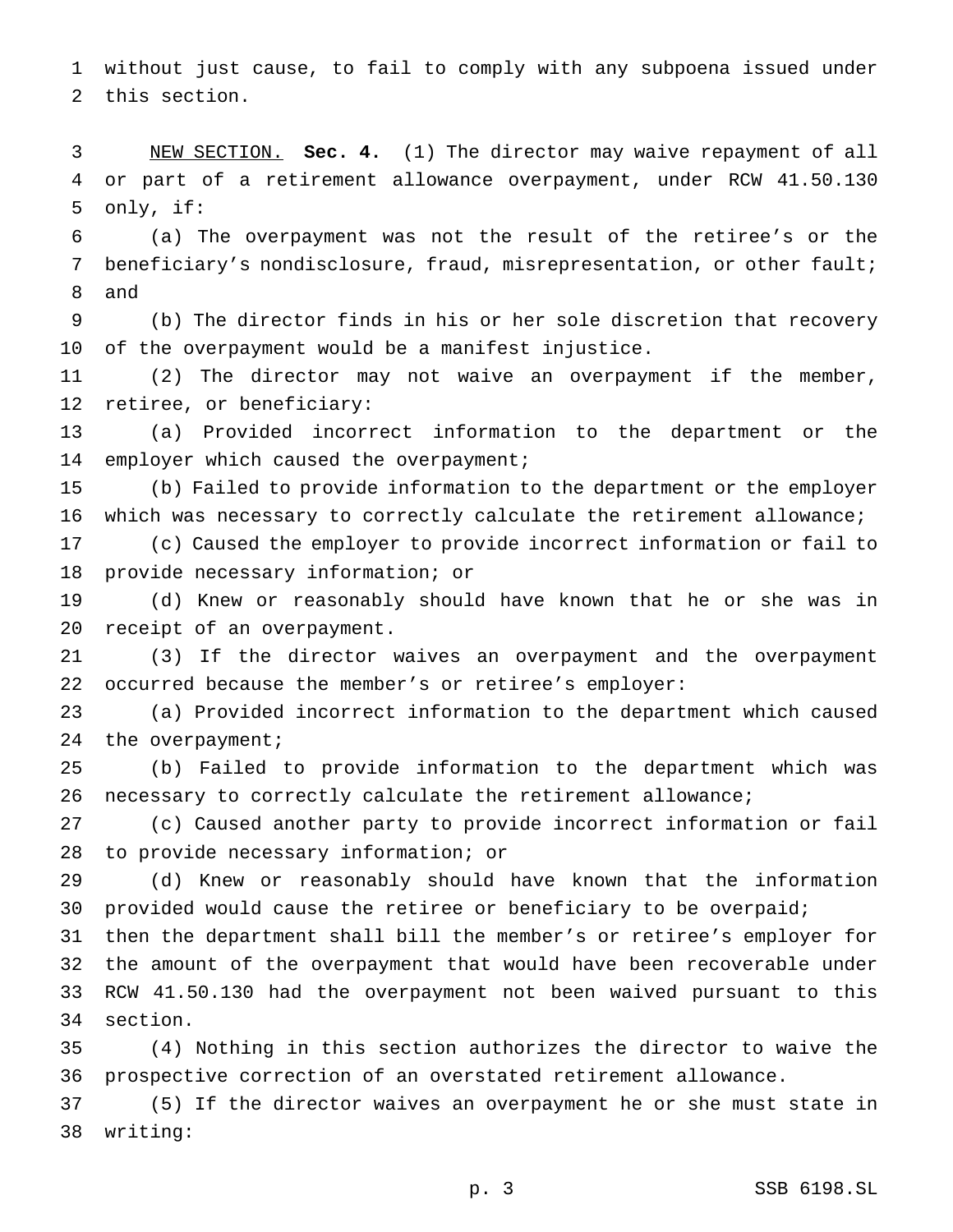(a) The nature of and reason for the overpayment;

2 (b) The reason for the waiver; and

(c) The amount of the overpayment that is waived.

 The department will maintain a file containing documentation of all overpayments waived. The department will provide the file to any person upon request.

 (6) This section applies to overpayments identified on or after September 1, 1994.

 **Sec. 5.** RCW 36.18.016 and 1995 c 292 s 14 are each amended to read as follows:

 (1) Revenue collected under this section is not subject to division under RCW 36.18.025 or 27.24.070.

 (2) For the filing of a petition for modification of a decree of dissolution or paternity, within the same case as the original action, a fee of twenty dollars must be paid.

16 (3) The party making a demand for  $((a + b))$  a jury of six in a civil action shall pay, at the time, a fee of fifty dollars; if the demand is for a jury of twelve, a fee of one hundred dollars. If, after the party demands a jury of six and pays the required fee, any other party to the action requests a jury of twelve, an additional fifty-dollar fee will be required of the party demanding the increased number of jurors. Upon conviction in criminal cases a jury demand charge may be imposed as costs under RCW 10.46.190.

 (4) For preparing, transcribing, or certifying an instrument on file or of record in the clerk's office, with or without seal, for the first page or portion of the first page, a fee of two dollars, and for each additional page or portion of a page, a fee of one dollar must be charged. For authenticating or exemplifying an instrument, a fee of one dollar for each additional seal affixed must be charged.

 (5) For executing a certificate, with or without a seal, a fee of two dollars must be charged.

 (6) For a garnishee defendant named in an affidavit for garnishment and for a writ of attachment, a fee of twenty dollars must be charged. (7) For approving a bond, including justification on the bond, in other than civil actions and probate proceedings, a fee of two dollars must be charged.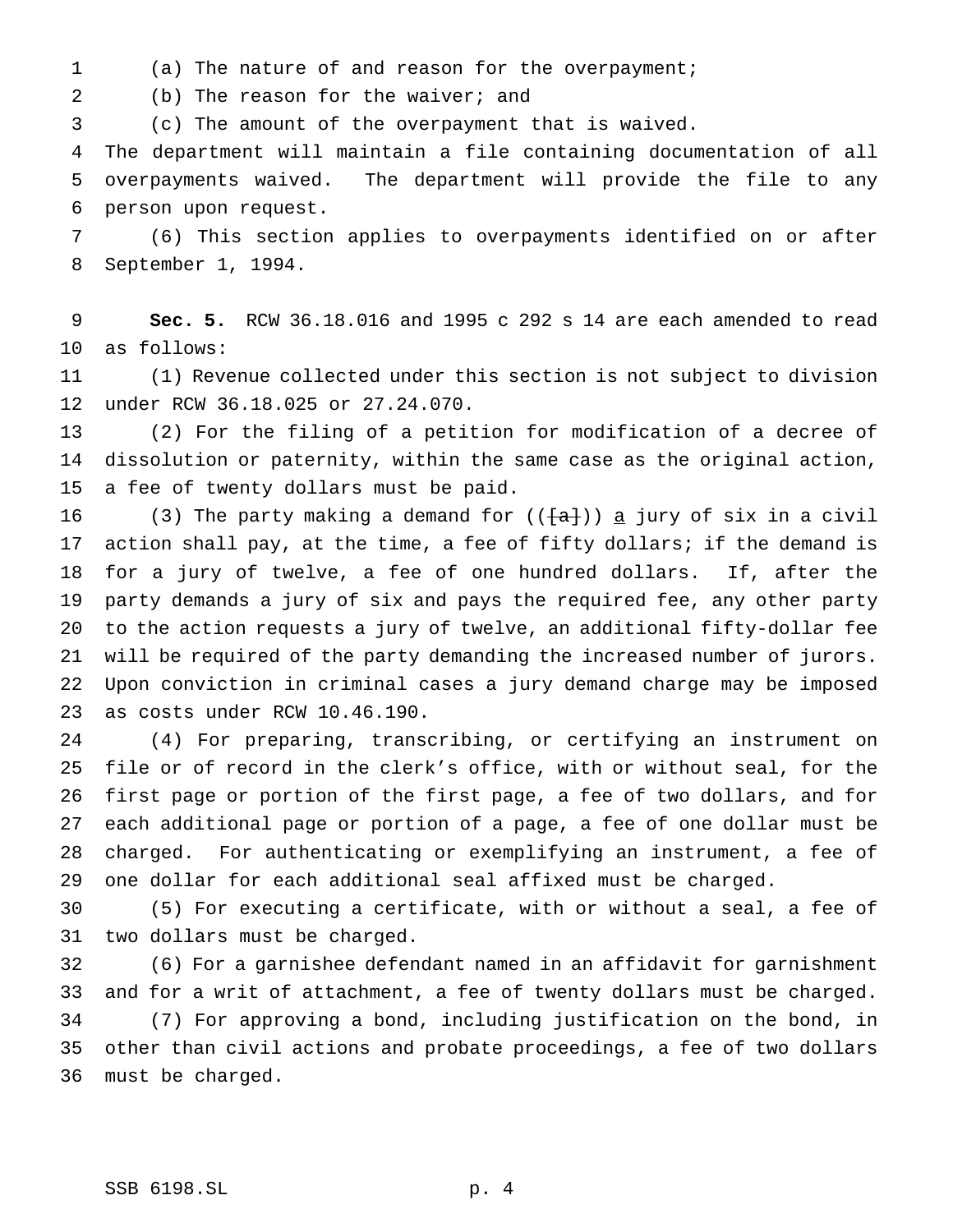(8) For the issuance of a certificate of qualification and a certified copy of letters of administration, letters testamentary, or letters of guardianship, there must be a fee of two dollars.

 (9) For the preparation of a passport application, the clerk may collect an execution fee as authorized by the federal government.

 (10) For clerk's special services such as processing ex parte orders by mail, performing historical searches, compiling statistical reports, and conducting exceptional record searches, the clerk may collect a fee not to exceed twenty dollars per hour or portion of an hour.

 (11) For duplicated recordings of court's proceedings there must be a fee of ten dollars for each audio tape and twenty-five dollars for each video tape.

 (12) For the filing of oaths and affirmations under chapter 5.28 RCW, a fee of twenty dollars must be charged.

 (13) For filing a disclaimer of interest under RCW 11.86.031(4), a fee of two dollars must be charged.

 (14) For registration of land titles, Torrens Act, under RCW 65.12.780, a fee of five dollars must be charged.

 (15) For the issuance of extension of judgment under RCW 6.17.020 and chapter 9.94A RCW, a fee of one hundred ten dollars must be charged.

 (16) A facilitator surcharge of ten dollars must be charged as authorized under RCW 26.12.240.

 (17) For filing a water rights statement under RCW 90.03.180, a fee of twenty-five dollars must be charged.

27 (18) For filing a warrant for overpayment of state retirement systems benefits under chapter 41.50 RCW, a fee of five dollars shall 29 be charged pursuant to section 2 of this act.

 (19) A service fee of three dollars for the first page and one dollar for each additional page must be charged for receiving faxed documents, pursuant to Washington state rules of court, general rule 17.

 ( $(\overline{+19})$ ) (20) For preparation of clerk's papers under RAP 9.7, a fee of fifty cents per page must be charged.

36  $((+20))$   $(21)$  For copies and reports produced at the local level as permitted by RCW 2.68.020 and supreme court policy, a variable fee must be charged.